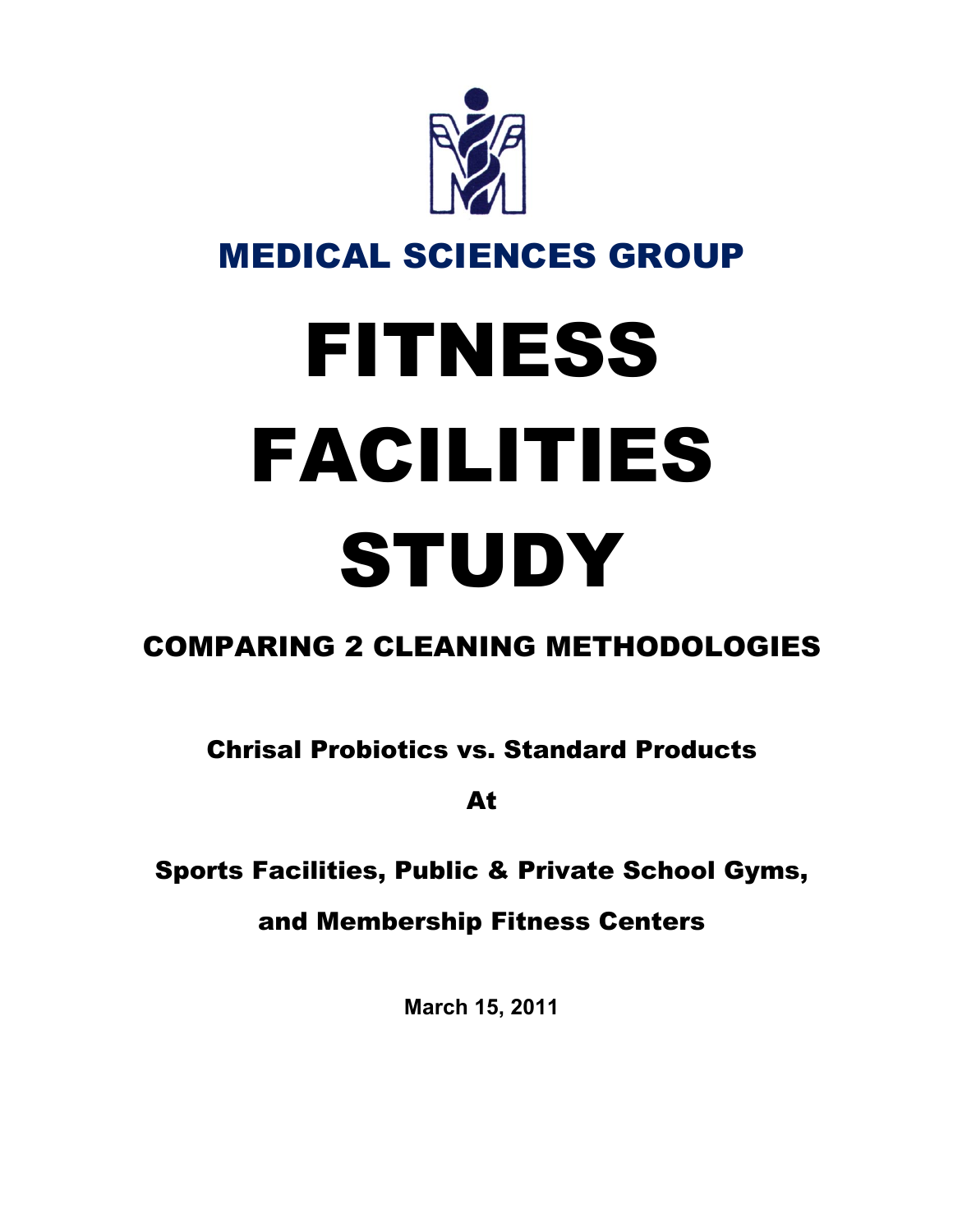

#### **THE PROBLEM**

Health clubs, gyms, sport locker rooms, schools, and many other public facilities have traditionally had problems with odours, fungus, and related problems as well as being sources of infection.

However, over the last few years there has been a rapid rise in what was first seen as hospital acquired infections. These have now rapidly spread to other public sectors, specifically gyms, spas, and other locations where people both congregate and have close contact with each other and/or with surfaces touched by others.

Now that MRSA, VRSA and many other infections are on the rise, many Public Health Departments are starting to look more closely at gyms, spas, and tanning parlors as a route that these organisms are spread. Furthermore, some very well-known news programs and magazines as well as the "pulps" have published stories about the dangers of gyms and other health type centers. This is a global problem.

Therefore, the question now is how to solve these problems and improve the cleanliness of these facilities without incurring additional labor and supply costs.

#### **REPORT OBJECTIVE**

Due to the growing problem of MRSA and other infections in sports locker rooms, gyms, and fitness facilities, a number of organizations have requested Chrisal Inc. undertake testing of these facilities to determine the differences between commonly used cleaning and disinfecting products and the new type of Chrisal probiotic products.

These organizations include

- 1. A group of 55 professional cleaning franchises that have been cleaning school gymnasiums and other facilities, and school busses.
- 2. A group of fitness centers and other interested parties. All of them have interest in a common study to study to improve safety and cleanliness, as well as remove "gym" odours. For the commercial fitness facilities, being able to provide peace of mind to their customers is essential, as well as providing fresh-smelling and sparking facilities while controlling costs.

These studies have been conducted over the past year in a number of locations in the North East and South East US. In one major group of tests, Chrisal products have now been used in a dozen locations of a major national chain of fitness centers, with a large amount of test and usage data generated. Comparative data generated from a Catholic School gymnasium study, as well as at dozens of additional locations have all confirmed the same results. To assure the independence of the data, most of the testing was gathered and processed by totally different groups, and for the chain of fitness facilities, two independent outside laboratories were used to do the before and after testing.

#### **TESTING PROCEDURES**

The facilities to be tested, and the access and testing times to those facilities were selected by the management of the different organizations.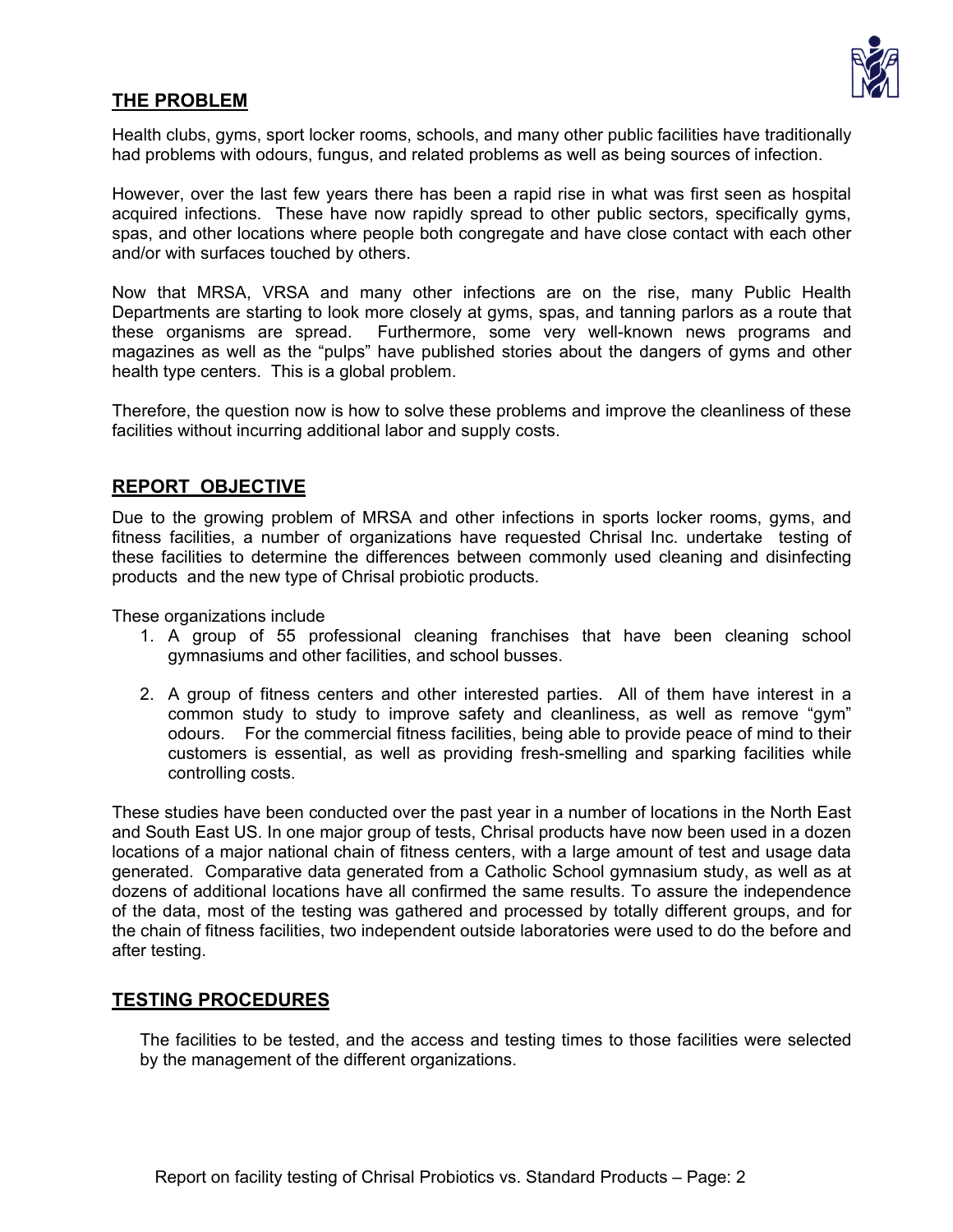### TESTING PERFORMED BY CHRISAL LTD. AT VARIOUS FITNESS CLUBS

#### **BEFORE SAMPLES**

- $\Box$  A range of test sites were selected in each facility. At the commercial fitness facilities the testing sites were different locations within the facility, including public areas, bathrooms and the areas for children. The handles and railings of exercise machines were also tested.
- $\Box$  All of the sites had been well cleaned by the local staff with the normal products used by all the fitness centers. Each test site was numbered, and ATP samples were taken. A photograph was made of the ATP reading and the site where the reading was taken.
- $\Box$  Bacteriological swabs were also taken at these sites for culture testing, and were transported in coolers to two external laboratories. The two laboratories selected were: (1) PRO-LABS, which is also a manufacturer of safety test kits and provides testing services with certifications in many of the States and in Canada; (2) ACAM Laboratories, which was recommended by 3M and is accredited by ISO/IEC. The results from the independent external laboratories were posted within 48 hours.

#### **AFTER SAMPLES**

 $\Box$  Once the "BEFORE" testing was completed, the facility staff started cleaning with the Chrisal Products for one week. After that period of time the "AFTER SAMPLES" were taken. In order to properly compare the "BEFORE and "AFTER" samples, the sample locations were identical.

**RESULTS** The detailed results of the testing follow. In addition, the copies of the laboratories' test results are also attached along with other items of interest.

- $\Box$  There was a major reduction in bacteria at all of the sites ranging from 89.65% to 99.62% with an average reduction of 90.95%. It also has been shown from studies conducted at other centers that continued regular use of Chrisal products results in total control of the bacterial environment.
- A major reduction in odours was also observed. This same reduction has been accomplished in all of the dozens of gyms, school locker rooms, and fitness centers that have used the Chrisal products.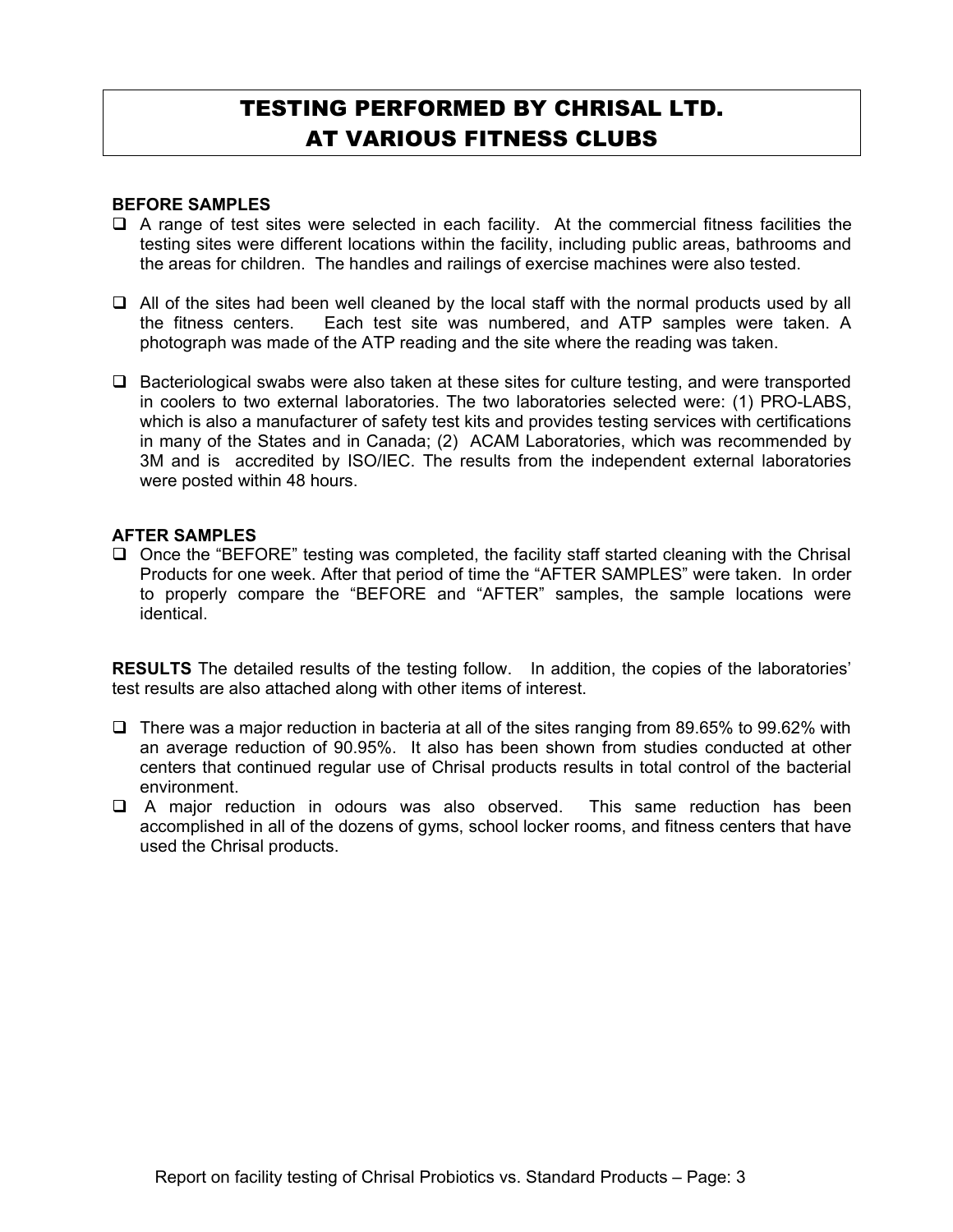|                  |                               | <b>Before</b><br><b>Chrisal</b> | <b>After</b><br><b>Chrisal</b> | <b>Before-After</b><br><b>Reduction In Bacterial</b> |
|------------------|-------------------------------|---------------------------------|--------------------------------|------------------------------------------------------|
|                  |                               | <b>ATP</b>                      | <b>ATP</b>                     | Contamination                                        |
| <b>Test Site</b> | <b>Test Site Description</b>  | Readings                        | Readings                       | $\%$                                                 |
|                  | Kids Room front door handle   | 144                             | 6                              | 95.83%                                               |
| $\overline{2}$   | Front desk - middle front     | 128                             | 3                              | 97.66%                                               |
|                  | Small sink area in Men's      |                                 |                                |                                                      |
| 3                | room                          | 298                             | $\mathbf{2}$                   | 99.33%                                               |
| 4                | Men's room middle urinal      | 154                             | 4                              | 97.40%                                               |
| 5                | Men's Shower - first on right | 6,243                           | 633                            | 89.86%                                               |
| 6                | <b>Spinning Bike</b>          | 187                             | 16                             | 91.44%                                               |
| 7                | Seated Fly Machine            | 262                             | 15                             | 94.27%                                               |
| 8                | Seated Lat Raise Machine      | 341                             | 17                             | 95.01%                                               |
| 9                | Other side shower 1           | 6,097                           | 631                            | 89.65%                                               |
| 10               | Hall way floor Men's area     | 522                             | $\mathbf{2}$                   | 99.62%                                               |
| 11               | Kids Room Jungle Jim          | 307                             | $*^*x$                         | x                                                    |

#### **SUMMARY CHART OF THE ATP RESULTS- FITNESS FACILITIES**

#### **A major reduction in the bacterial contamination was observed after only one week of use.**

See photos of the readings shown directly on the ATP Meter on the page following the summary results.

\*\*Note, due to a number of parents and kids in the children's room when follow up testing was done, samples were not taken in front of the parents to avoid any questions or concern.

All of the original test reports from the laboratories as well as the charts, photos, and other data can be examined by qualified interested parties.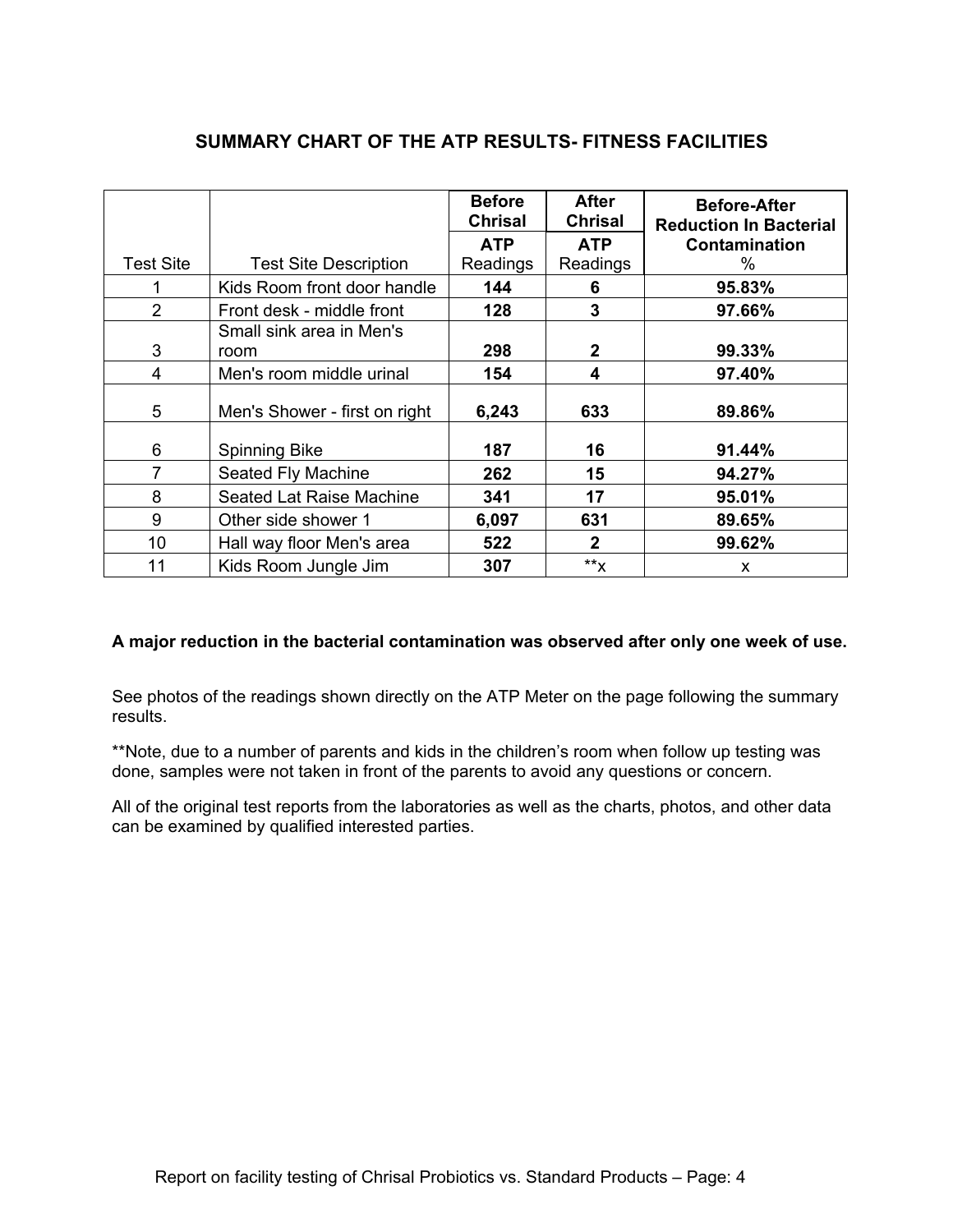#### **SUMMARY CHART OF THE BACTERIAL TESTING- FITNSS FACILITIES**

|           |                               | <b>BEFORE CHRISAL</b>  | <b>AFTER CHRISAL</b>   |
|-----------|-------------------------------|------------------------|------------------------|
|           |                               | <b>Pro-Lab Results</b> | <b>Pro-Lab Results</b> |
| Test Site | <b>Test Site Description</b>  | Total cfu*             | Total cfu*             |
|           |                               |                        |                        |
| 1         | Kids Room front door handle   | Too many to count      | 8 cfu                  |
|           | Small sink area in Men's      |                        |                        |
| 3         | room                          | 29 cfu                 | 8 cfu                  |
|           |                               |                        |                        |
| 5         | Men's Shower - first on right | Too many to count      | 18 <sub>ctu</sub>      |
|           |                               |                        |                        |
| 6         | Spinning Bike                 | Too many to count      | 11 cfu                 |
| 7         | Seated Fly Machine            | 17 cfu                 | 4 cfu                  |
|           |                               |                        |                        |
| 8         | Seated Lat Raise Machine      | Too many to count      | 6 cfu                  |
| 9         | Other side shower 1           | 7 cfu ?                | X                      |
|           |                               |                        |                        |
| 10        | Hall way floor Men's area     | Too many to count      | 7 cfu                  |
| 11        | Kids Room Jungle Jim          | 52 cfu                 | $***$                  |
|           |                               |                        |                        |

|                  |                               | <b>BEFORE CHRISAL</b>                       | <b>AFTER CHRISAL</b>                                 |
|------------------|-------------------------------|---------------------------------------------|------------------------------------------------------|
| <b>Test Site</b> | <b>Test Site Description</b>  | <b>ACAM Lab Results</b><br>Aerobic PC / cfu | <b>ACAM Lab</b><br><b>Results</b><br>Aerobic PC /cfu |
| 2                | Front desk - middle front     | 2,600                                       | 40                                                   |
|                  | Small sink area in Men's      |                                             |                                                      |
| 3                | room                          | 50                                          | < 10                                                 |
| 4                | Men's room middle urinal      | < 10                                        | < 10                                                 |
| 5                | Men's Shower - first on right | 23,000                                      | < 10                                                 |
| 8                | Seated Lat Raise Machine      | 60                                          | 30                                                   |
| 9                | Other side shower 1           | 25,000                                      | < 10                                                 |
| 10               | Hall way floor Men's area     | 30                                          | < 10                                                 |

#### **The above figures show a major reduction in contamination from all sources.**

Note: This table is a summary of the BEFORE and AFTER results from the two laboratories. See the original master log sheet with all the data.

*It should be noted that having more than one lab process the test swabs is worthwhile, as there was an invalid result in test number 9 from PRO-LABS. All of the other testing results showed extremely high readings for this location.*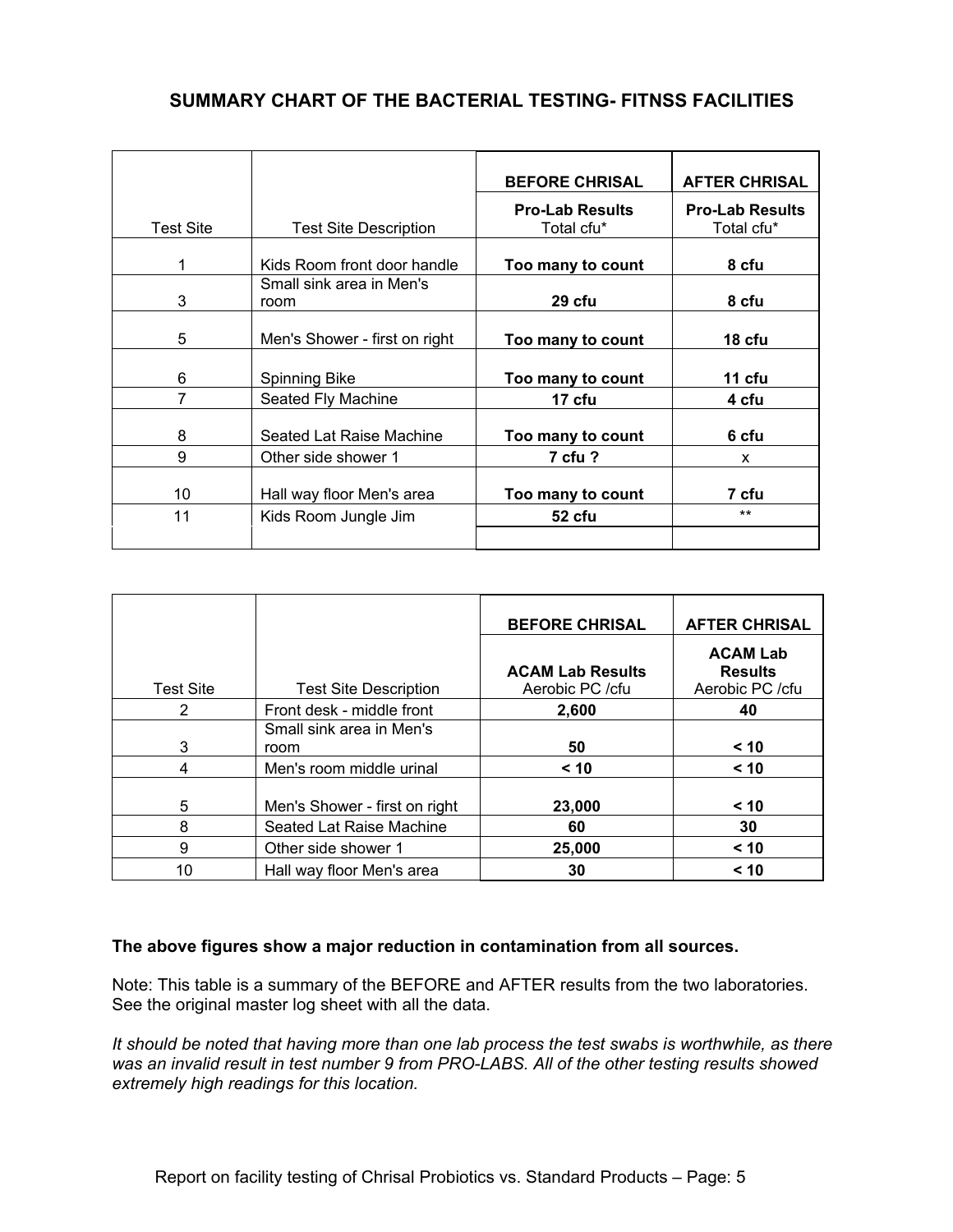#### **PHOTOS OF BEFORE & AFTER ATP METER TEST READINGS AT TEST SITE #1012-SE**



3.1 3.2 Small





Men's Shower 1<sup>st</sup> on Right





Hallway Floor Men's Area





Seated Lat-Raise Machine

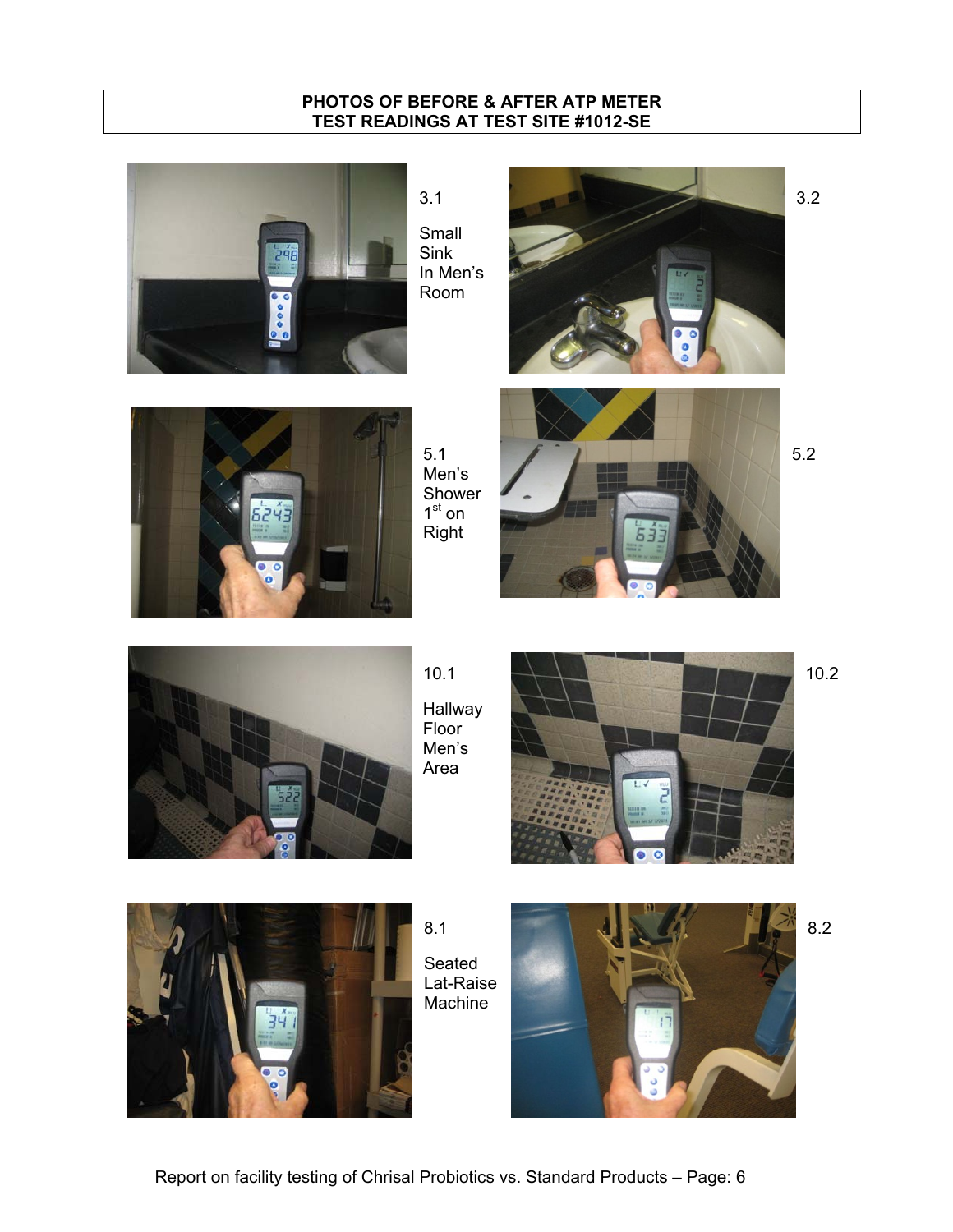

*additional areas tested* 

*Photos of some of the* 

#### **RESULTS OF TESTING BY LOCATION- FITNESS FACILITIES**

The following are the results of a number of tests performed at health/wellness related facilities that are part of the past year's overall testing group.

#### **PHASE I TESTING – AUGUST, 2010**

#### Test location CM001

This club is fairly active and had the normal gym odours, some specific needs, and a few problems. ATP Meter testing was done, and the results, especially in the children's area, were surprisingly high compared to the rest of the gym. Readings in a number of locations ranged from the 500's to well over 900 (any reading over 30 is normally considered a failure). Cultures were also done using the 3-M culture swabs and 24 hour plates.

However, it should be noted that these high figures are also sometimes found on school buses (see the study just done by JanPro Cleaning on school buses and school gyms) and in kindergarten rooms. This is one of the reasons that young children are considered to act as disease vectors. These readings were found in a number of locations, with the highest readings being on the play things, on the electronic devices, and in seating areas.













Readings in the general club areas, outside of the children's section were lower, though still high; and there were high readings on a number of the mats (both sides) and also on some of the equipment handles.







Report on facility testing of Chrisal Probiotics vs. Standard Products – Page: 7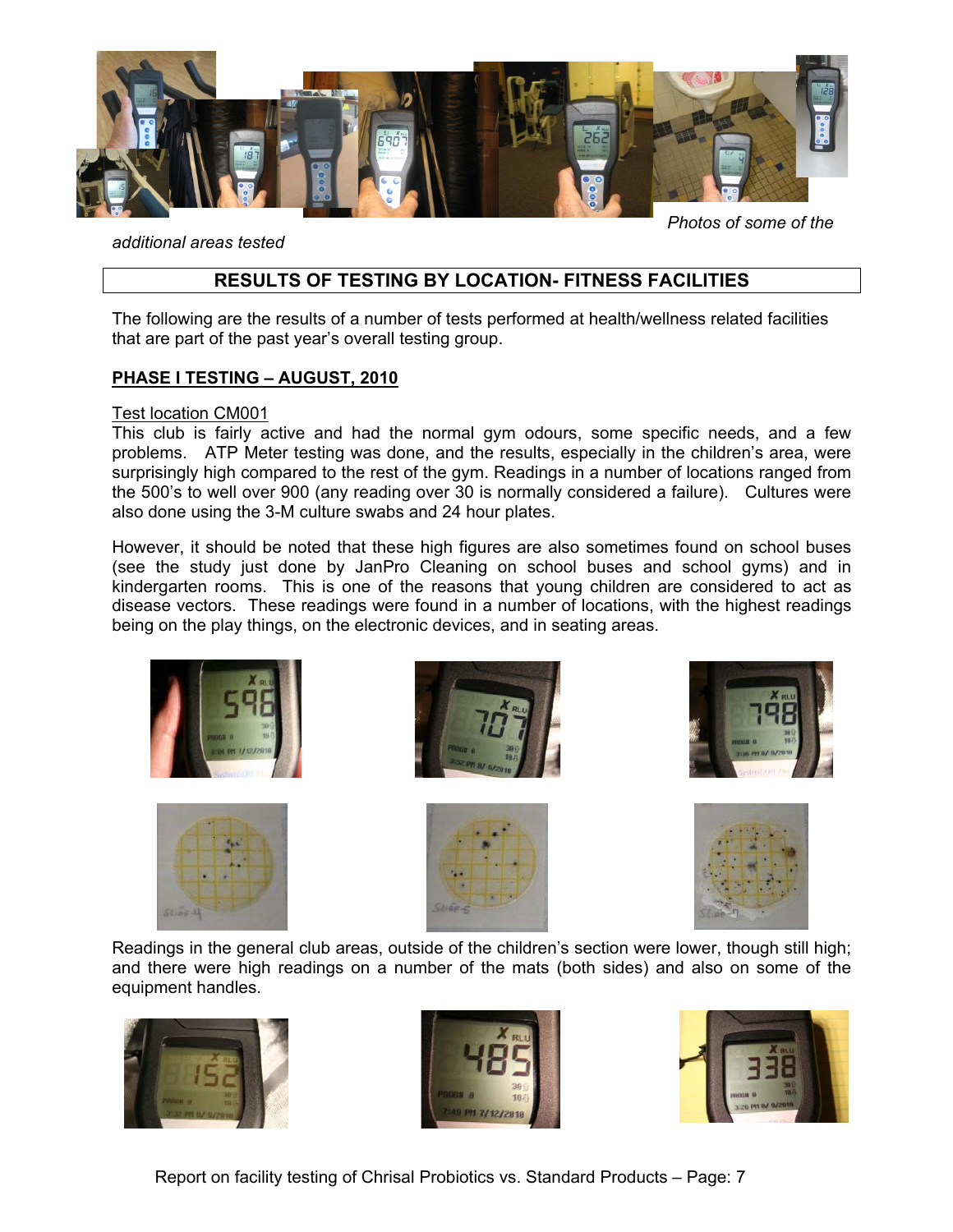#### Test location C002

This facility was fairly active and appeared well run, but it had the normal gym odours and cleaning problems found in all such type facilities. After a walk-through of the club, the standard ATP Meter testing was done. The results were in the range normally found in gyms and sports locker rooms. There were several areas that the odor was stronger as well.







Since the initial reception and at the first facilities went well, a large number of additional facilities then started using the products.

**Note:** To assure that there was a true and accurate test of the difference between Chrisal Probiotic Products and the standard type products that were currently in use at the facilities, all the old supplies were put away so that there would be no mix-up of products.

#### **In this phase the key test objectives were:**

- (a) That the Chrisal probiotic products significantly lowered the level of bacterial contamination, like they did in hospitals and other facilities – and just as importantly, that they continued to protect surfaces for days at a time after each cleaning.
- (b) That the Chrisal products cleaned far better than other cleaners and removed biofilm producing organisms. The gym had a cleaner look and feel with improved cleanliness on surfaces (including the grout in tiles). The Chrisal products were unique in that they kept on cleaning between applications.
- (c) The Chrisal Probiotics removed odours and mustiness and took away that "gym" smell as well as other odours.
- (d) Chrisal Probiotic products reduced labor and material costs and delivered additional cleaning and other benefits. Dangerous and unpleasant chemicals were no longer needed, and probiotic cleaning ensured better customer retention and sales. In addition to the reduction in other costs, the Chrisal products were economical to use.

Note that the culture testing was consistent from club to club. In some areas there was very little contamination, however mats and machines tended to have greater contamination as well as in locker room areas.

#### **PHASE II TESTING- AUGUST, 2010 THROUGH JANUARY 2011**

It is interesting that all of the dozen test locations have reported similar results with little or no variation between facility locations even though the clubs are in different cities, have different types of locations, and ranged in the size and the type of clientele served.

All of the facilities showed a significant reduction in ATP readings when tested with a Hygiena ATP Meter, and excellent results when sampled with 3M standard swabs and culture plates.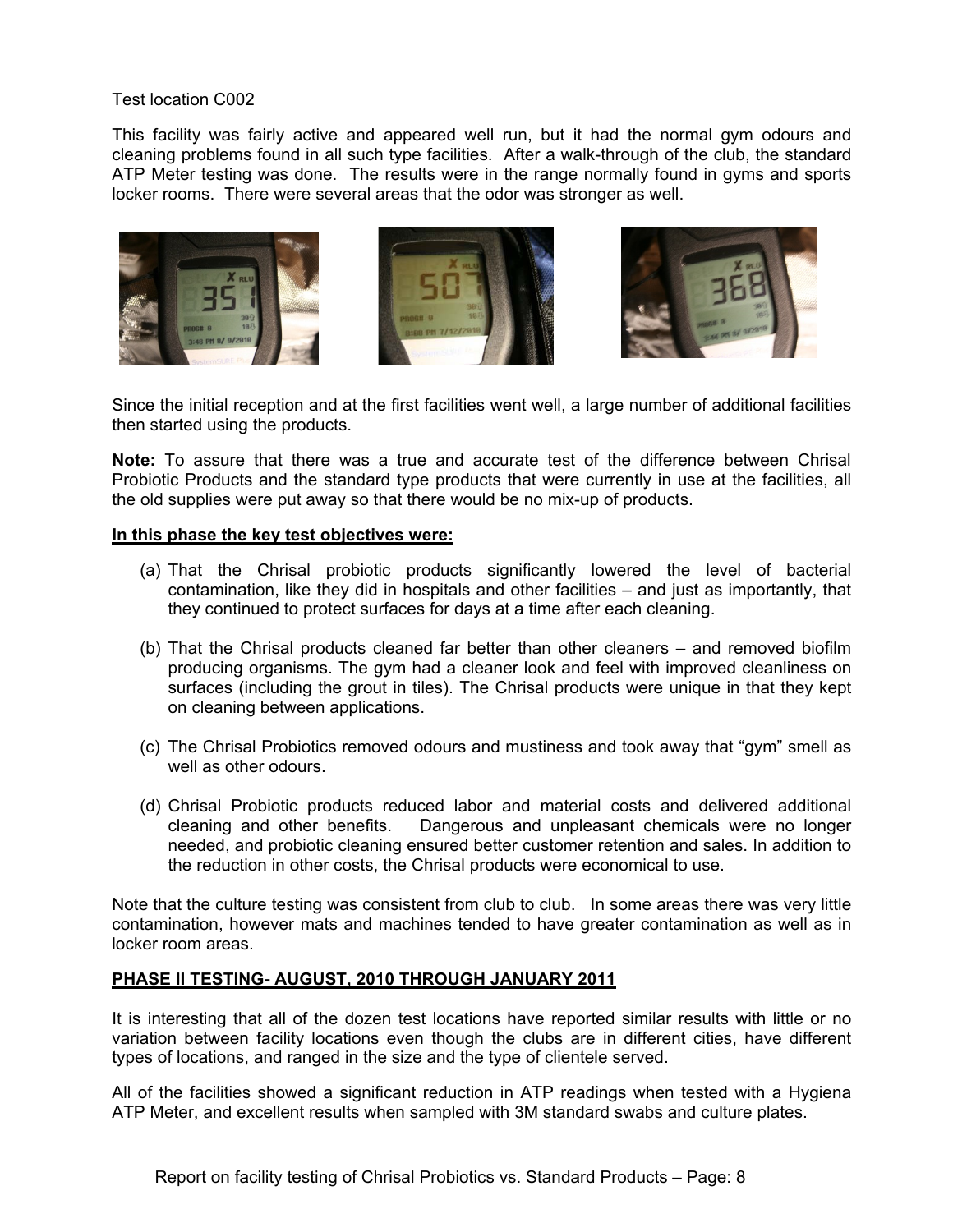

#### **TIME FACTOR**:

The average times that it took to control the environment, rid the gym of all odours, and observe a real improvement in cleanliness and physical improvement was often measured in days. .

The cleaning staff of all the facilities not only liked the results, they were all extremely enthusiastic about the Chrisal probiotic products. They have stated that they never want to go back to the old products. One facility reported it was now easier to deal with and retain cleaning people because the probiotic products are so pleasant to work with.

#### **NOTES**

- On the attached reports, the Location Code is the code for the facility being tested. The Sample Numbers are the chain of evidence coding. For instance, the 1-1 indicates location number, 1 and the second 1 indicates this is the first test. The 1-2 shows location 1 and the 2 is the second test. The rest of the test swabs follow the same format.
- $\Box$  The ATP luminometer and all of the ATP test swabs were from Hygeina and all the culture swabs were all from 3-M or from Pro-Labs. In the reports, the attached reports from the laboratories break down each sample by types and amounts of culture forming units. Refer to the summary table (Table X), for a fast overall picture of what is happening. In that table the different types of culture forming units are combined to give one total number.
- $\Box$  Following is a partial list of the qualifications of the two selected laboratories:
	- AAB American Association of Bioanalysts
	- AIA Americas Inspector Alliance
	- AIAQC American Indoor Air Quality Council
	- AIHA American Industrial Hygiene Association (AIHA EMPAT # 163230)
	- ASHI American Society of Home Inspectors
	- **ASHRAE American Society of Heating, Refrigerating** and Air Conditioning Engineers
	- **ESA Environmental Solutions Association**
	- FABI Florida Association of Home Inspectors
	- IAQA Indoor Air Quality Association
	- **•** IESO Indoor Environmental Standards Organization
- LEHA The Lead and Environmental Hazards Association
- MDOHC State of Maine Department of Human Services
- NACHI National Association of Certified Home Inspectors
- NADCA National Air Duct Cleaners Association
- NAHI National Association of Home Inspectors
- x NEHA National Environmental Health Association
- NFPA National Fire Protection Association
- x ODOH State of Ohio Department of Health
- WQA Water Quality Association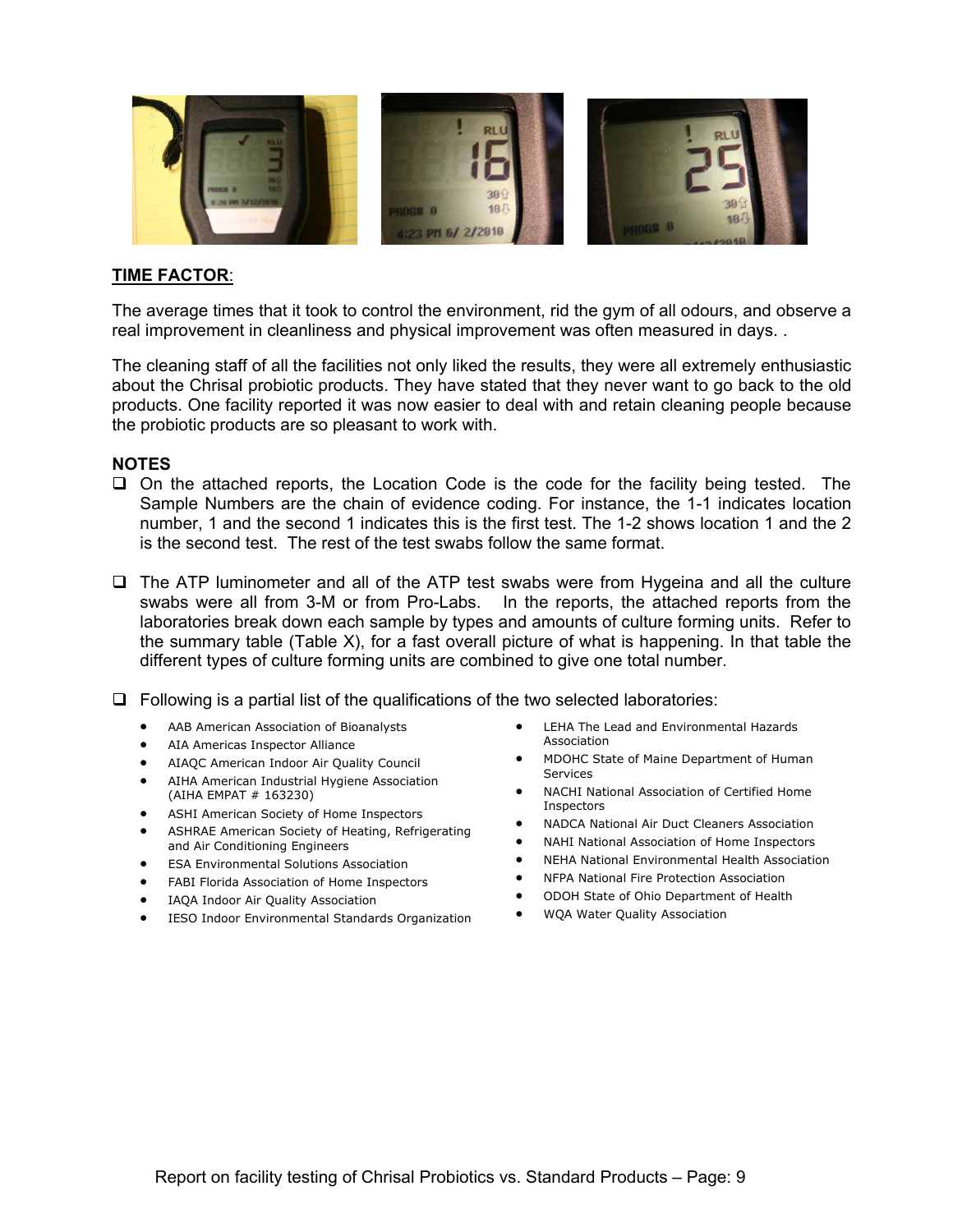#### **PHASE-III TESTING-JANUARY 2011- MARCH 2011**

After several months of successful testing in the first group of gym facilities, Chrisal Ltd. was commissioned to perform testing in an additional groups of facilities.

#### Test Location P0010

The first of the new facilities (#-P0010) was nothing like any of the locations tested to date and proved to have many challenges as well as higher odor levels and other problems. From the condition of the facility it appears that several thousand people a day use this location, however we do not have accurate usage information.

There also appeared to be some cleaning problems at this location and it took more time to bring this facility under control; a total of about three (3) weeks. Once stabilized the facility was easy to maintain by regular fogging with the Chrisal PEC.

#### **A REDUCTION IN THE FREQUENCY OF CARPET CLEANING**

During a conversation with local management, they asked two interesting questions:

- 1. Why did the carpet seem to clean better than before Chrisal was initiated?
- 2. Why did the odours go away if the carpet had not been shampooed since Chrisal was first applied?

The reason for the improved condition of the carpets was that:

- 1. The Chrisal bacteria break down and consume the biofilm that holds dirt and contamination. This allows simple vacuuming to be much more effective.
- 2. The Chrisal bacteria had penetrated the carpet and had consumed the material that caused the odours in the first place; thus expensive carpet cleaning was needed less frequently.

Management concluded that by using Chrisal products there was a reduced need for carpet cleaning services which represented a large additional cost savings. This additional benefit meant that the Chrisal products really would cost little to nothing, while delivering large benefits in terms of cleanliness, odour reduction, and bacterial contamination.

#### Test Location BL-011

This SE facility testing was started on January 11, 2011, with initial normal testing and results as per the below:



Though this facility had some of the same positive readings that most gyms do, there was nothing out of the ordinary compared to other facilities as far as any contamination. As for odor, that varied from area to area. It was noted that the cleaning crew were very receptive to using the new Chrisal products as soon as they understood the difference. The original and second group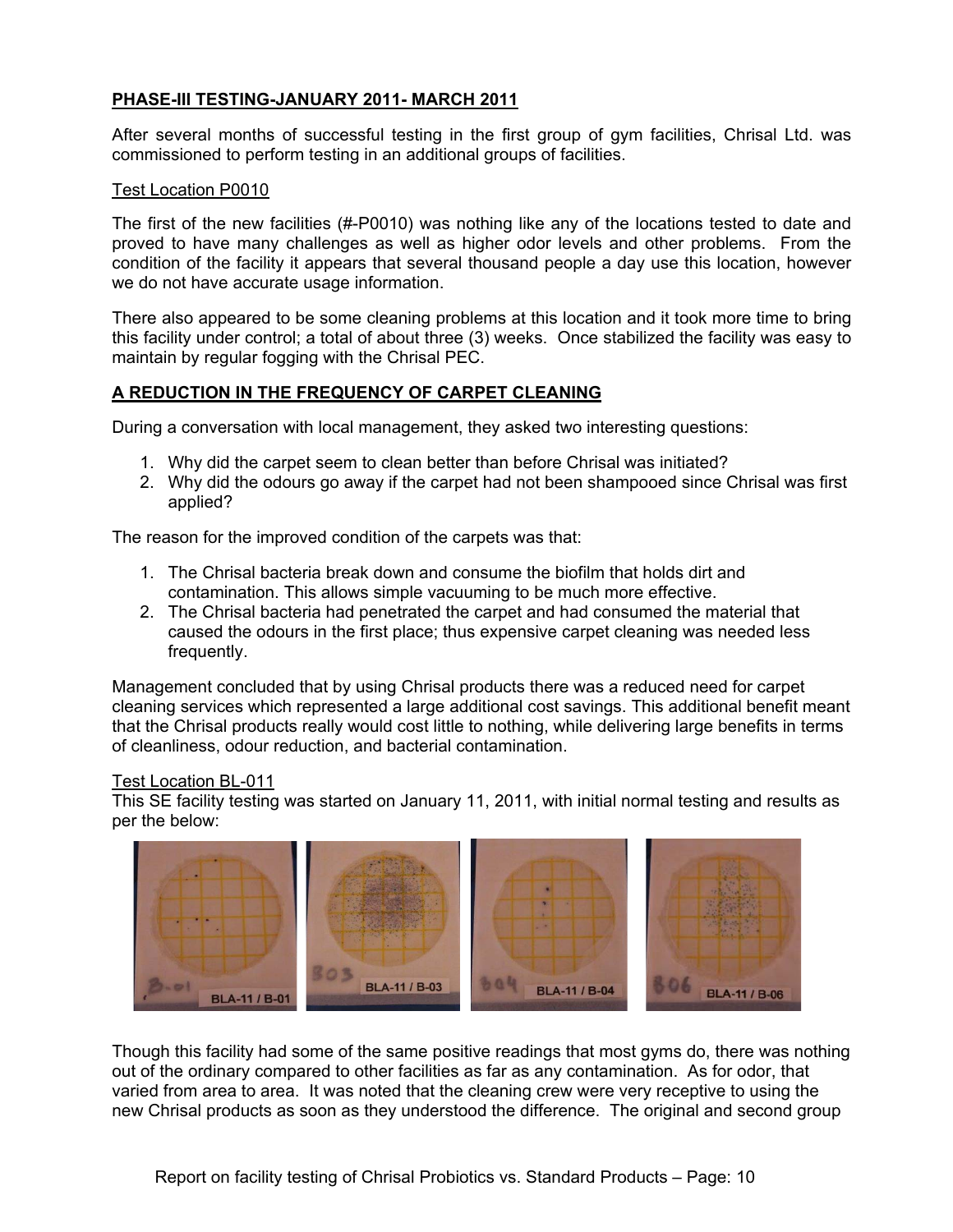of testing done after a few weeks showed the normal variations found in most locations In all cases a significant improvement was noted in the first week and normally within two to three weeks, total control of the environment was accomplished by the Chrisal probiotic products. There was only one exception, and that site was highly contaminated and did not have a cleaning crew that paid the proper attention to their duties. That location took over three weeks to stabilize.

| Location<br>Code               | Sample<br>Number                                                  | <b>Test Site</b>                                                       | Type<br>Test       | Results                                           | Addendum           |
|--------------------------------|-------------------------------------------------------------------|------------------------------------------------------------------------|--------------------|---------------------------------------------------|--------------------|
|                                |                                                                   | NOTE: FIRST GROUP OF SAMPLES                                           |                    |                                                   |                    |
|                                |                                                                   | Men's bath-3rd black tile in middle from                               |                    |                                                   |                    |
|                                | $B-01$                                                            | entrance                                                               | Culture            | Positive - Med                                    | ATP reading: 293   |
|                                | $B-02$                                                            | Men's bathroom - Middle urinal                                         | Culture            | Positive - Low                                    |                    |
|                                | $B-03$                                                            | Back machine handle                                                    | Culture            | Positive - High                                   |                    |
|                                | $B-04$                                                            | Bike room - tagged spot                                                | Culture            | Positive - Med                                    | ATP reading: 351   |
|                                | $B-05$                                                            | Men's dressing room carpet - first row                                 | Culture            | Positive - High                                   | ATP reading: 472   |
|                                | $B-06$                                                            | Kid's table                                                            | Culture            | Positive - High                                   |                    |
|                                | $B-07$                                                            | Kid's House Entrance                                                   | Culture            | Positive - High                                   |                    |
|                                | $B-08$                                                            | Kid's chair (tagged underneath with tape)                              | Culture            | Positive - Med                                    |                    |
|                                | $B-09$                                                            | Front desk - middle front                                              | Culture            | Positive - Low                                    |                    |
|                                | ID: SECOND GROUP OF SAMPLES - FOLLOW-UP - FROM THE SAME LOCATION: |                                                                        |                    |                                                   |                    |
|                                |                                                                   | Men's bath-3rd black tile in middle from                               |                    |                                                   |                    |
| <b>BLA-11</b>                  | $B-10$                                                            | entrance                                                               | Culture            | Negative                                          | & Pro-Lab negative |
| <b>BLA-11</b>                  | $B-11$                                                            | Men's bathroom - Middle urinal                                         | Culture            | Negative<br><b>Borderline</b>                     |                    |
| <b>BLA-11</b>                  | $B-12$                                                            | Back machine handle                                                    | Culture            | Visible                                           | Prolab @ 1 CFU     |
| <b>BLA-11</b>                  | $B-13$                                                            | Bike room - tagged spot                                                | Culture            | <b>Borderline</b><br>Visible<br><b>Borderline</b> | Prolab @ 1 CFU     |
| <b>BLA-11</b>                  | $B-14$                                                            | Men's dressing room carpet - first row                                 | Culture            | Visible                                           |                    |
| <b>BLA-11</b>                  | $B-15$                                                            | Kid's table                                                            | Culture            | Negative<br><b>Borderline</b>                     | & Pro-Lab negative |
| <b>BLA-11</b>                  | $B-16$                                                            | Kid's House Entrance                                                   | Culture            | Visible<br><b>Borderline</b>                      |                    |
| <b>BLA-11</b><br><b>BLA-11</b> | $B-17$<br>$B-18$                                                  | Kid's chair (tagged underneath with tape)<br>Front desk - middle front | Culture<br>Culture | Visible<br>n/a                                    |                    |

#### **FACILITY TESTING STUDY**

#### **STUDY CONCLUSIONS**

- 1. In all of the fitness centers that have been using Chrisal, all have proven to have extremely positive results reported by all users.
- 2. Every one of the facilities odours were eliminated to the point that there no longer any "gym" smell in any of the facilities.
- 3. There was a major reduction in the levels of bacterial contamination, as well as a very visible difference in cleanliness. The staff in all of the locations reported that the clubs looked and smelled much better and that customer satisfaction was higher. The staff now has more cleaning product to work with since Chrisal works effectively at higher rates of dilution than other products. The staff have more product to work with and no long have to "Push mud".